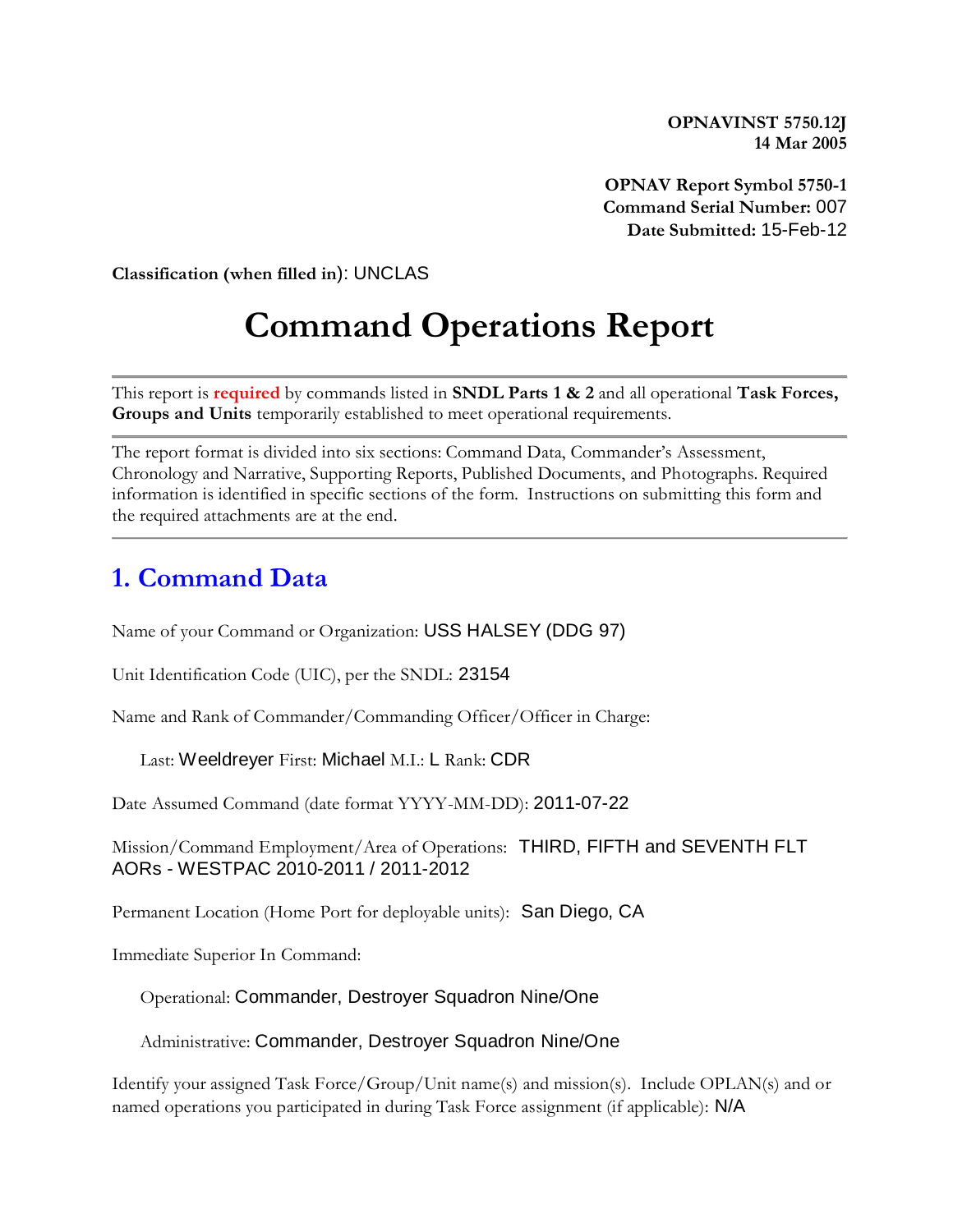Name(s) of Forces, Commands, Ships, Squadrons or Units assigned or under your operational control (if applicable): HSL-49 Detachment Two (Scorpions)

Type and number of Aircraft Assigned and Tail Codes, if applicable: (2 )SH-60B Seahawks Helicopter Squadron

Commands, Detachments or Units deployed on board or stationed aboard as tenant activities (as applicable): N/A

Number of Personnel Assigned:

Officers: 35 Enlisted: 270 Civilian: 0

Command Point of Contact (required entry, complete in full):

Name (Rank, First Name, Middle Initial, Last Name): ENS Job Title/Office Code: Fuel Officer /Public Affairs OFFICER E-mail (both classified and unclassified, if available):

Phone number(s):

Command Mailing Address: USS HALSEY (DDG 97), FPO AP 96667-1308

### **2. Commander's Assessment**

The Commander's Assessment briefly tells the story of the command's role in national defense and should highlight any general and specific lessons-learned. It should contain the commander's commentary, insights and reflections on the unit's activities. Attention should be directed to significant issues impacting training, operations and mission accomplishment during the reporting period. Descriptions of circumstances and sequence of events leading to major command decisions and results of those decisions are particularly desired. Also desired are accounts of specific contributions of individuals in the command to mission accomplishment. For units engaged in or directly supporting combat, significant wartime or peacetime operations (named operations, noncombat evacuation operations, disaster relief or other humanitarian operations, etc.) or major exercises, particular attention should be given to the commander's estimate of the situation, records of discussions and decisions, descriptions of circumstances and sequence of events leading to operational decisions and results of those decisions. For a unit returning from deployment or participating in a single operation this can normally be a single assessment. For higher-echelon commands or units engaging in multiple operations, a separate assessment for each operation in addition to an overall assessment may be appropriate.

#### 2011 Commander's Assessment

 HALSEY began 2011 in an extremely high OPTEMPO environment when she received FIFTH FLEET national tasking to directly support CHARLES DE GAULLE (CDG) Carrier Strike Group. Quickly assuming duties as Sector Air Defense Commander and Red Crown for the FIFTH Fleet AOR, HALSEY expertly managed thousands of sorties within CDG's regional air picture in support of combat operations while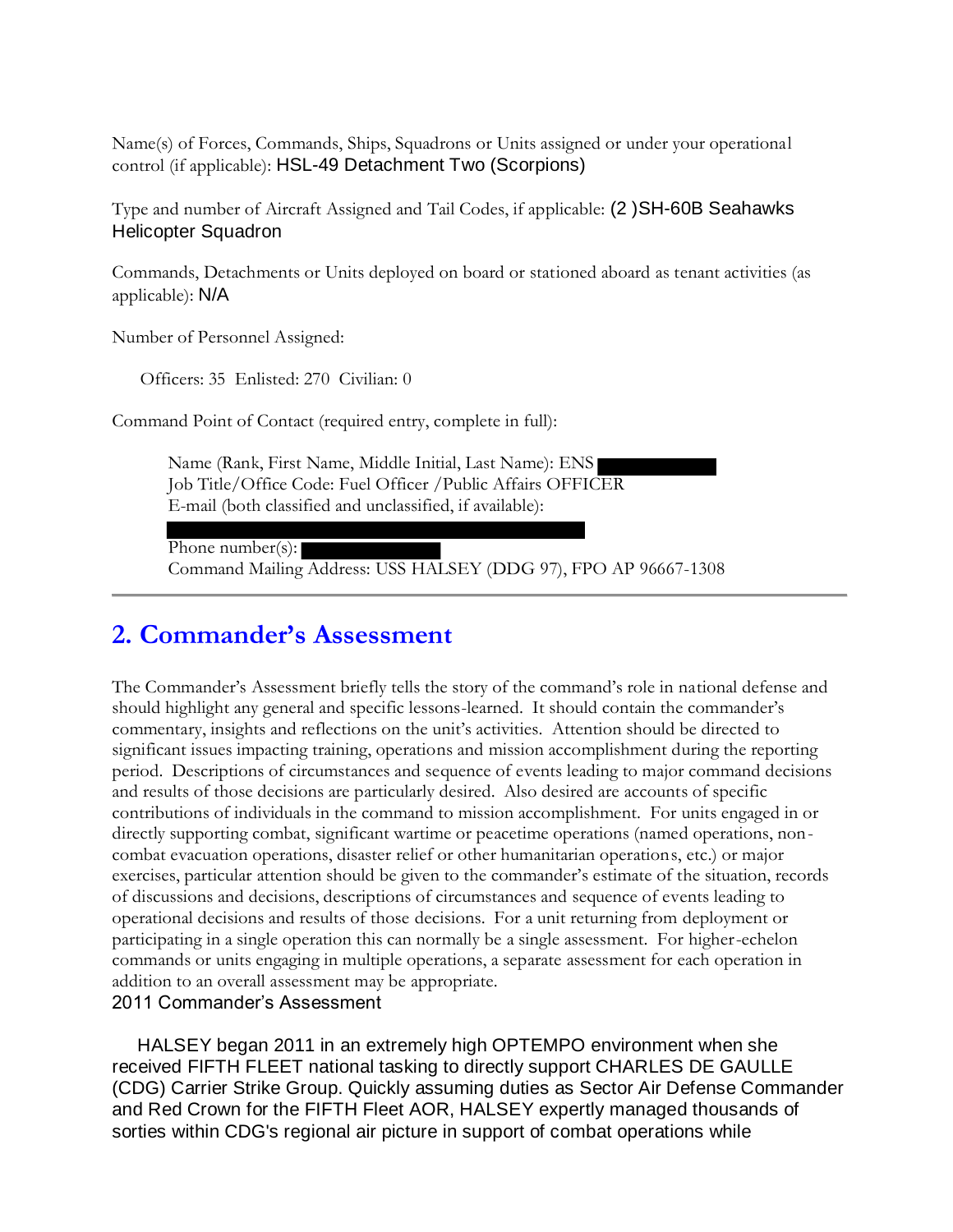simultaneously building international relations. On 19 January, HALSEY was dealt a potentially devastating blow, as she and her crew suffered the loss of a dear shipmate while operating in the Arabian Gulf. A remembrance in her honor was conducted on 20 January, and HALSEY pulled together as a family and quickly regained focus on the mission at hand. From 28 January – 18 February HALSEY and her crew received some much needed down time while enjoying port visits to the Seychelles; Port Klang, Malaysia; and Hong Kong. Some took advantage of available MWR tours and sight seeing opportunities, while others chose to participate in Community Relations Projects or attend Host Nation events.

 On 26 February, HALSEY made a brief stop in Guam to refuel and embark ATG Inspectors to assess the initial portion of a split basic phase, which HALSEY had negotiated in anticipation of a shorter training cycle after returning home. By deployment's end, HALSEY had achieved certification in 9 warfare areas. On 05 March HALSEY pulled into Pearl Harbor, HI for a three day port visit and an opportunity to embark friends and family as HALSEY hosted a Tiger Cruise during its transit from Pearl Harbor, HI to San Diego, CA. It was a fun-filled and educational time for all as family and friends had the opportunity to observe flight operations, RHIB operations, and a myriad of firing evolutions to include CIWS, 25MM and the 5-inch Gun. During the evening hours HALSEY had a number of events planned to keep the Tigers entertained that included Bingo, dance competitions, ice cream socials, Texas Holdem tournaments, game nights and karaoke.

 Many of the Tigers took to the deckplates with the opportunity to earn their TIGER Warfare Specialist (TWS) pin. Each day they were taken to the working spaces around the ship and taught the basics of each warfare area. Upon successful completion of their Personnel Qualification Standards (PQS) and a demonstration of basic seamanship knowledge they were officially qualified. This was not an easy task as the Tigers only had 10 days to complete it. On 13 March, the day before HALSEY's return to homeport,14 Tigers received their warfare pins; it was a proud moment for all. On 14 March, HALSEY's long awaited return to homeport had arrived as family and friends surrounded the pier in anticipation of a long awaited reunion with their loved ones. Thanks to the OMBUDSMAN, Family Readiness Group (FRG) and a few HALSEY sailors who flew back to assist in the planning and set-up, it was an amazing homecoming! As banners were flying, Tigers were able to experience a homecoming first hand from the view point of the crew.

 Soon after returning, the crew of HALSEY enjoyed a well deserved Post Overseas Movement (POM) leave and stand down, which included a brief trip to Naval Weapons Station Seal Beal, CA to offload HALSEY'S remaining ammunition. As the final POM period came to a close in May, the pace quickly ramped up as Afloat Training Group Pacific came aboard to conduct a pre-assessment of HALSEY'S 3M Program in preparation for her 3M Mid Cycle Assessment (MCA) scheduled for October. The ATG inspectors noted HALSEY's 3M program was in superb shape and more than ready for 3M MCA.

 In June HALSEY entered a 10-week Selective Restrictive Availability period at Continental Maritime San Diego (CMSD), where the ship underwent extensive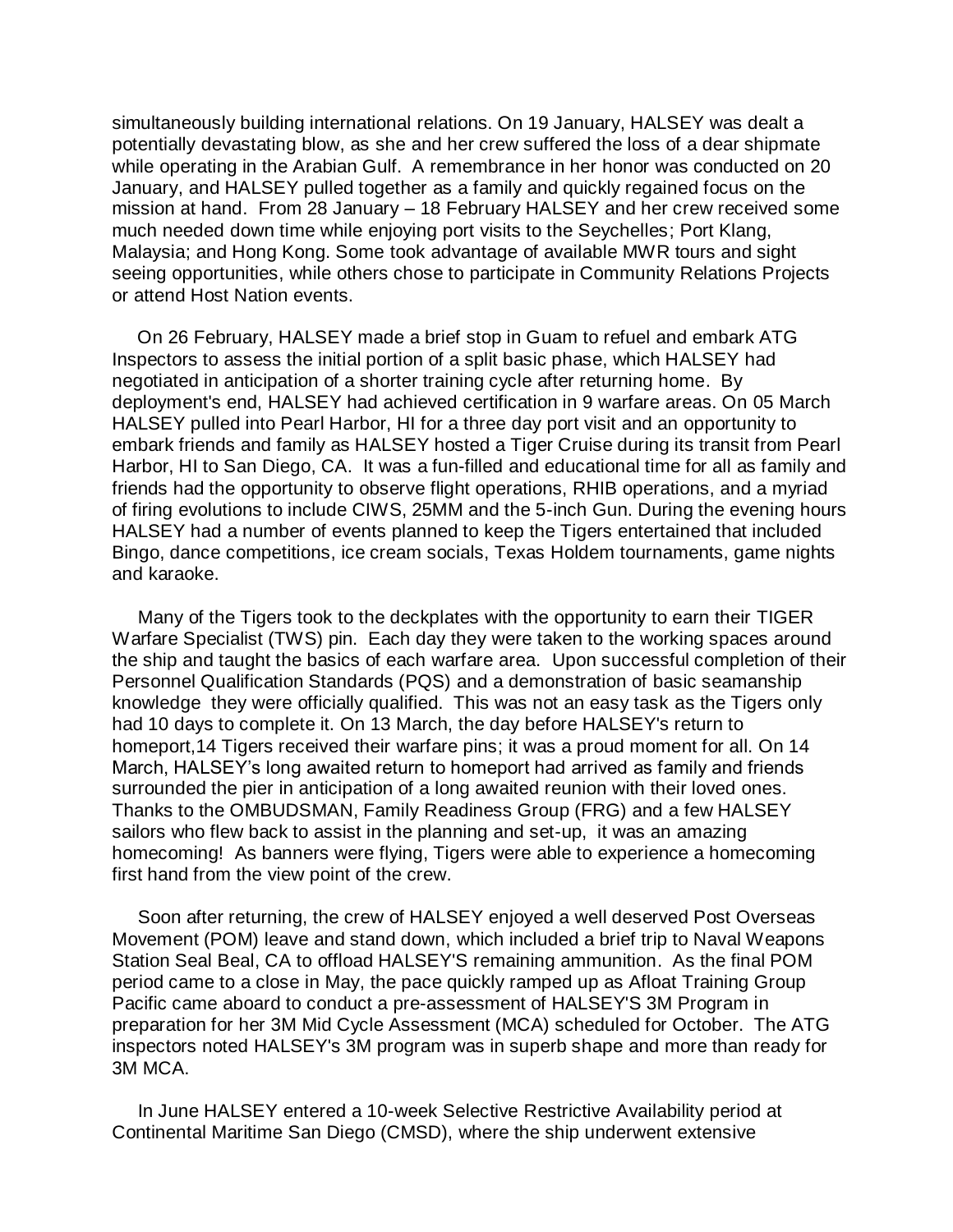maintenance and upkeep to include an overhaul of the MK 45 Gun Weapon System (GWS), Close-in Weapons System (CIWS) overhaul, VLS groom, the replacement of both FWD & AFT VCHT ejection pumps, and resurfacing of all non-skid decks. HALSEY also received system upgrades to include Aegis Baseline, ECDIS-N, CDLMS, and SPS-67.

 On 22 July, HALSEY said goodbye to its fifth Commanding Officer, Commander (CDR) Matthew Jordy Harrison, and witnessed the assumption of command by previous XO, CDR Michael L. Weeldreyer. CDR Mike Weeldreyer was born and raised in Appleton, Wisconsin, and earned his commission in 1995 through the University of Notre Dame NROTC Unit. His previous assignments at sea include Damage Control Assistant and Training Officer aboard USS DE WERT (FFG 45), Fire Control Officer aboard USS MONTEREY (CG 61), Operations Officer aboard USS WINSTON S. CHURCHILL (DDG 81), and Operations and Future Plans Officer in COMMANDER, DESTROYER SQUADRON TWO EIGHT, and Executive officer of HALSEY befor assuming duties as USS HALSEY'S sixth Commanding Officer since its commission in 2005. During his operational tours, he completed deployments and missions in the Caribbean Sea, South Pacific Ocean, South Atlantic Ocean, Mediterranean Sea, Red Sea, Gulf of Aden, Arabian Sea, Gulf of Oman, Persian Gulf, Indian Ocean and the North Sea.

 On 26-27 July, HALSEY commenced a two day underway period where she successfully completed her Safe To Operate Verification (STOV) which officially brought her Availability period to a close. From August to October HALSEY and her crew continued a long cycle of assessments and certifications required under ATG's revolutionary Basic Phase "Pilot Program" in preparation for her surge deployment in December 2011. HALSEY excelled in all areas, completing many certifications early and earning high praise from ATG and EAP assessors, including the "best Main Space fire drill in over 60 assessments" from the senior EAP assessor.

 On 26 August, HALSEY returned to Naval Weapons Station Seal Beach, CA to receive an ammo onload in preparation for deployment and her participation in "Operation BLACK DART 2011". BLACK DART is a Joint Integrated Air Missile Defense Organization (JIAMDO) event to develop counter Unmanned Aerial Systems (UAS) tactics, techniques and procedures. HALSEY's participation marked the first use of a maritime asset in over six years of BLACK DART events and was highly successful in developing optimal SPY-1 D (V) radar methods and settings for UAS detection. Additionally HALSEY displayed lethal effectiveness during 5" and CIWS live firing events in which HALSEY destroyed four of four UAS targets from max distance.

 In early September, HALSEY participated in ORCA BLITZ, her final Group Sail as a part of DESRON NINE and the Abraham Lincoln Strike Group. This was a great opportunity for HALSEY to operate in a multi-ship, multi-warfare environment prior to joining the CARL VINSON Strike Group. On 16 September HALSEY briefly returned home to celebrate the pinning of six newly selected Chief Petty Officers amongst family, friends and crew. On 17 September HALSEY returned underway under the Operational Control (OPCON) of Commander Destroyer Squadron ONE to conduct her Sustainment Cycle Phase (SUSTEX), Joint Task Force Exercise (JTFEX) and IAC II with the CARL VINSON Strike Group. These exercises were designed to allow Strike Group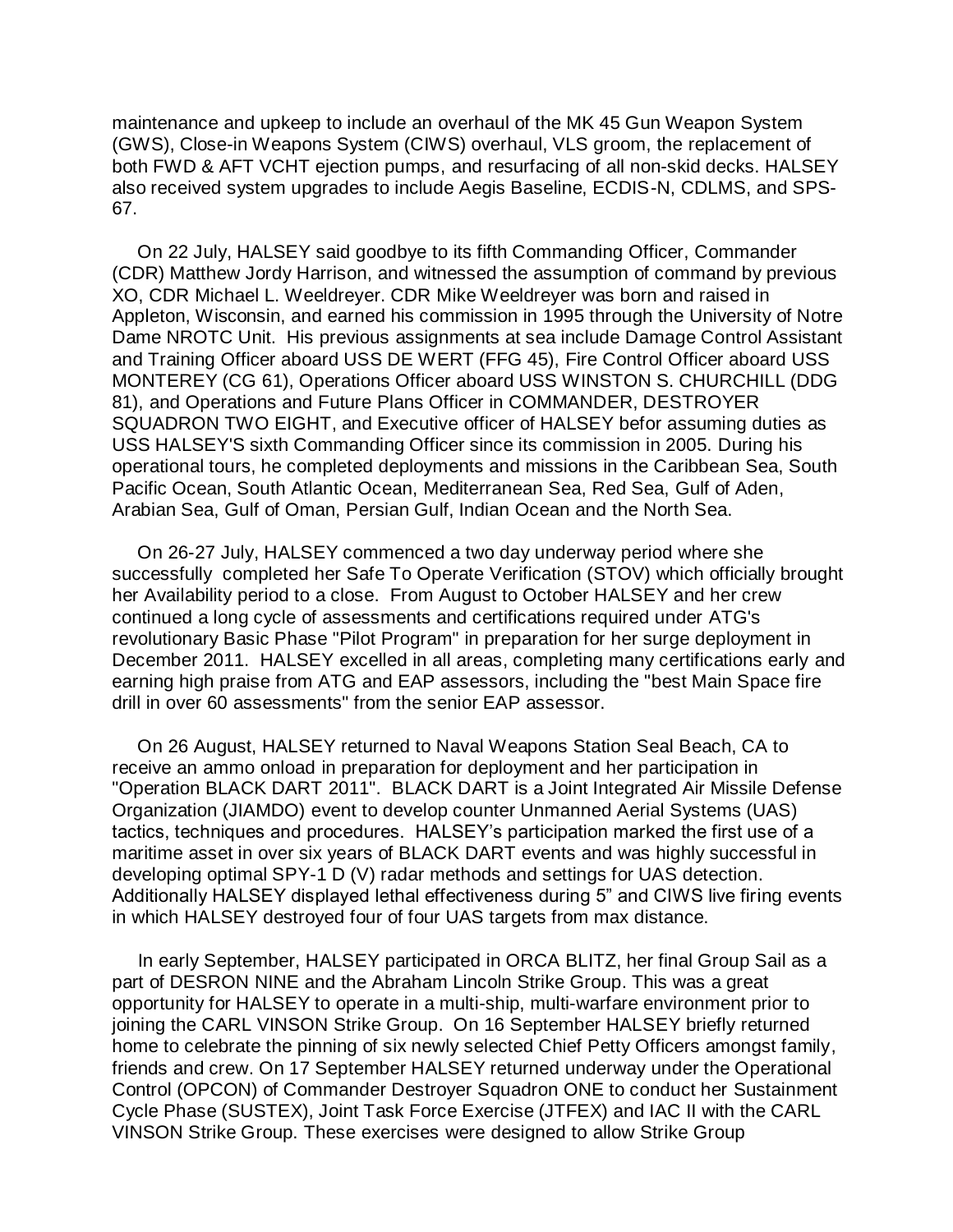Commanders an opportunity to observe the Strike Groups ability to evaluate and prioritize potential threats, balance competing demands of Warfare Commanders, and display the critical capability of resource and asset utilization to successfully counter threats in a combat environment. HALSEY led the way in all categories demonstrating she was more than ready to accomplish any mission or task assigned. Over the final month and a half leading up to Pre-deployment standdown, HALSEY successfully completed her 3M MCA and Supply Management Certification. In the last week of October, HALSEY participated in Strike Group ONE's Force Protection Exercise, once again displaying exceptional skill in the Anti-terrorism Force Protection arena and earning praise from CSG-1 and DESRON ONE; this was a great way to enter the crew's long awaited POM leave and standdown period prior to deploying.

 On 16 November HALSEY was administratively shifted to DESRON ONE. 30 November 2011 was a bitter-sweet moment as HALSEY Sailors said goodbye to their loved ones, setting sail on the ship's second six month deployment in a little over a year, departing on a journey that would see each HALSEY Sailor utilize the skills of their trade to successfully deter and combat piracy in the FIFTHFLT AOR.

 WESTPAC 2011-2012 got off to an amazing start as HALSEY successfully completed her Naval Surface Fire Support qualification. She scored an outstanding 96.6%, the highest score among West coast CRUDES ships in the calendar year, culminating the completion of 21 weeks of certification and pre-deployment training in half the time, leading to her overall MCO certification.

 Her second stop enroute the South China Sea was off the coast of Hawaii where the CARL VINSON Strike Group participated in OPERATION TENABLE CHAMPION, an Undersea Warfare (USW) exercise testing every Anti-Submarine Warfare (ASW) area to include NIXIE and sonobuoy employment, submarine localization and prosecution, sonar dipping, torpedo evasion, and the immediate identification and execution of pre-planned responses (PPR's). This exercise gave HALSEY an opportunity to flex its muscles in Under Sea Warfare and demonstrate its ability to successfully detect "enemy subs" while simultaneously providing protection to the Carrier; she did not dissappoint. With OPERATION TENABLE CHAMPION complete, the ship continued its transit toward the South China Sea and Strait of Malacca. The transit provided a great opportunity for HALSEY and her crew to maintain currency in shipboard training requirements and complete Personnel Qualifications while honing their skills in the Operational areas of Seamanship, Visit Board Search and Seizure and the overall execution of Pre-Planned Responses in all warfare areas in preparation for her upcoming mission.

 While transiting through COMSEVENTHFLT, the ship spent three days in Hong Kong where crewmembers enjoyed overnight liberty in the city and participated in a number of scheduled events to include meals hosted by local American Ex-Patriots and Community Relations Projects. A few also attended special events hosted by both CARL VINSON and Host Nation dignitaries. HALSEY greeted the New Year underway in the South China Sea.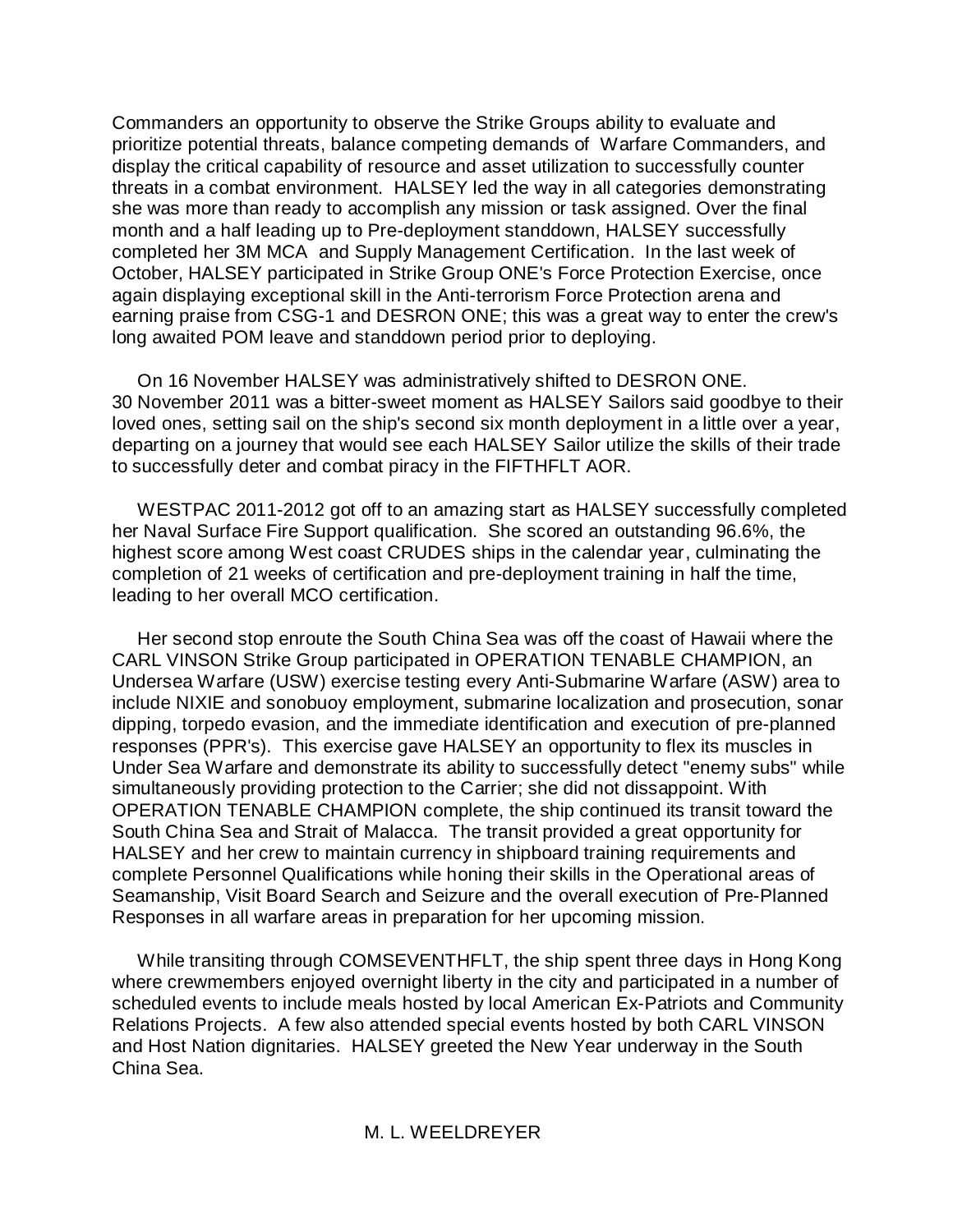## **3. Chronology and Narrative**

Chronology should include dates of movements; local operations and training; exercises and operations (define acronyms and purpose of exercise or operation); installation of new weapons systems or changes; major physical changes to facilities, ship or aircraft; Class A or B mishaps; port visits; unit awards received; reserve augmentation; and other significant operational or administrative events. 2011-01-01 through 2011-01-27: Deployed FIFTHFLT ISO Charles Degaulle Strike Group. 2011-01-28 through 2011-01-31: Inport Seychelles. 2011-02-01 through 2011-02-09: Underway C7F enroute Port Klang, Malaysia 2011-02-10 through 2011-02-12: Inport Port Klang, Malaysia 2011-02-13 through 2011-02-16: Underway C7F enroute Hong Kong 2011-02-17 through 2011-02-19: Inport Hong Kong 2011-02-21 through 2011-02-25: Underway C7F enroute Guam 2011-02-26: Inport Guam 2011-02-27 through 2011-03-04: Underway C7F/C3F with ATG/EKMS inspectors enroute Pearl Harbor, HI 2011-03-05 through 2011-03-06: Inport Pearl Harbor, HI 2011-03-07 through 2011-03-13: Underway C3F conducting Tiger Cruise enroute San Diego, CA 2011-03-14: USS HALSEY returns from 2010-2011 WESTPAC deployment 2011-03-15 through 2011-04-03: Inport San Diego, CA for POM leave/Maint and upkeep 2011-04-04 through 2011-04-08: Underway Naval Weapons Station Seal Beach, CA for weapons offload. 2011-04-09 through 2011-04-24: Inport San Diego, CA 2011-04-12 through 2011-04-14: 3M MTT 2011-04-15 through 2011-05-04: CMAV 11A1 2011-04-25 through 2011-04-29: SMC LTT 2011-05-03 through 2011-05-05: SAR LTT/PCMS RIP 2011-05-06 through 2011-05-24: Inport San Diego, CA/Safety Standown 2011-05-25 Underway enroute CMSD. 2011-05-26 through 2011-07-24: SRA 2011-05-31 through 2011-06-10: OHSAT 1.1, MOB-E 1.2, Aviation 1.0, FSOM-1.0 2011-06-11 through 2011-06-24: SSASW 2011-06-25 through 2011-07-25: VMS Upgrade (ECDIS-N) 2011-06-27 through 2011-07-01: Mock LOA 2011-07-02 through 2011-07-10: MOB-N 1.0, DCMA, MOB-S 1.0, Aviation 1.1 2011-07-11 through 2011-07-15: DCMA II, MOB-N 1.1, MOB-S 1.1 2011-07-16 through 2011-07-21: LOA, CRAV, STOV 2011-07-22 USS HALSEY Change of Command 2011-07-23 through 2011-07-31: Sea Trials, NAV Checkride, MOB-E 1.1B 2011-08-01 through 2011-08-05: STW TT, Aviation 1.2, FSO-M 1.2, Avaition 1.3 ARQ 2011-08-04 through 2011-08-12: TRA MOB-E 1.3, MOB-D 1.2/1.3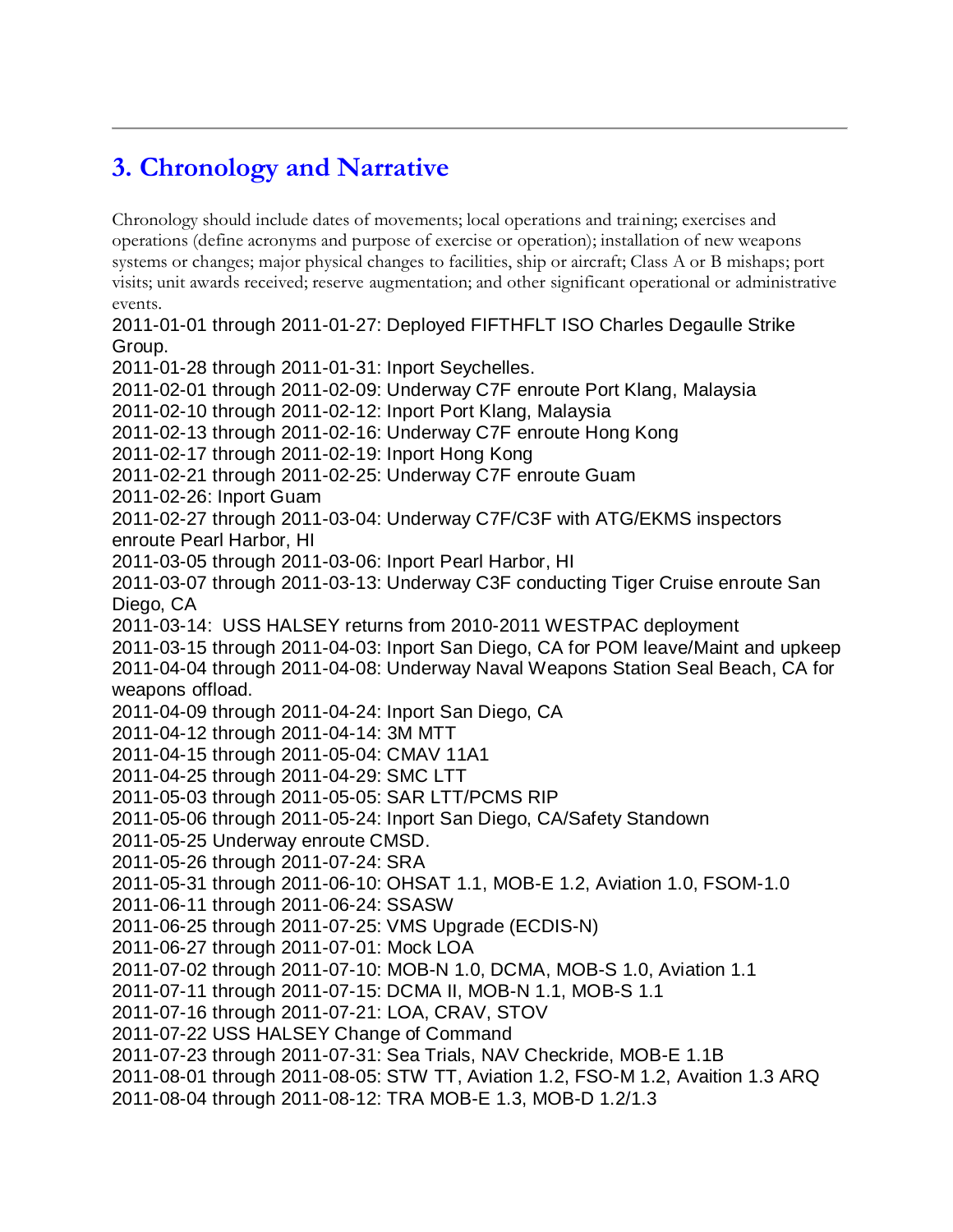2011-08-13 through 2011-08-19: FSO-M, MOB-N 1.2, MOB-S 1.2, VBSS 2.0/2.1, AV 1.4A, USW LTT 2011-08-20 through 2011-08-28: MOB-N 1.3, AV 1.4B HELO 2011-08-29 through 2011-09-02: AMMO onload SEAL BEACH 2011-09-03 through 2011-09-16: CDS-9 ORCA BLITZ Group Sail, MOB-N 1.4, MOB-S 1.3/1.4, EOC, FSO-M 1.3, CPO pinning. 2011-09-17 through 2011-10-05: SUSTEX/JTFEX 2011-10-06 through 2011-10-10: Inport San Diego, CA 2011-10-11 through 2011-10-14: NSFS TT, FSO-M 1.4, VBSS 2.2/2.3 2011-10-15 through 2011-10-21: SMC, ESTAV, FST-J 2011-10-22 through 2011-11-04: FST-J, 3M MCA, NFCS TT, C5RA, COSR 1.4, VBSS 2.4, CMAV 12A1. 2011-11-05 through 2011-11-27: CMAV 12A1, NTCSS Viking upgrade/install, POM LEAVE PERIODS 2011-11-28 through 2011-11-29: Inport San Diego, CA 2011-11-30 to present: Deployed 2011-2012 WESTPAC 2011-12-02 NSFS FIREX 2011-12-08 through 2011-12-10: Operation Tenable Champion (HI OPAREA) 2011-12-27 through 2011-12-30: Inport Hong Kong

The short narrative should amplify chronology entries (such as objectives and results of exercises/ operations; commander's evaluation of exercises/operations, etc). Entries may refer to an enclosure of this report without additional description if the enclosure sufficiently reports the incident/event. For all other entries, give the date or period in YYYY-MM-DD format and provide a brief narrative. All significant events during the reporting period are to be included.

#### M.L. WEELDREYER

### **4. Supporting Reports**

Supporting Reports are those reports required by other instructions that provide significant data about the command during the calendar year. These reports may be submitted "as is," eliminating the need to duplicate information for this report that is already contained in reports prepared in response to other instructions and requirements. Examples include battle efficiency, safety and other award submissions, major staff or command studies, and end of cruise reports or briefs. For units engaged in or directly supporting combat, significant wartime or peacetime operations (named operations, non-combat evacuation operations, disaster relief or other humanitarian operations, etc.) or major exercises, enclosures may include, but are not limited to:

- a. Situation Reports
- b. Intentions Messages
- c. Operational Reports
- d. Operations Orders/Deployment Orders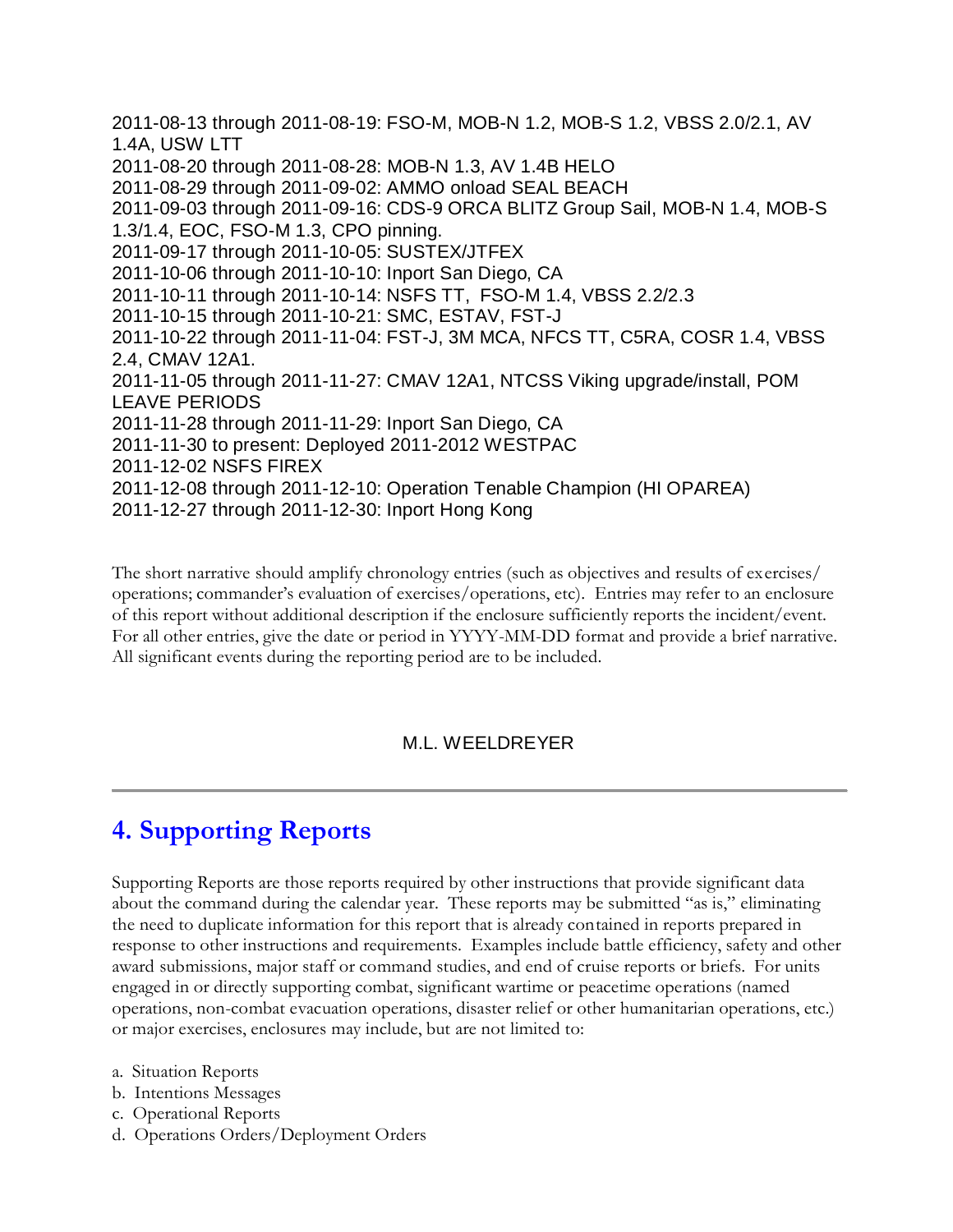- e. Operational Plans
- f. Personal For Messages
- g. After Action Reports
- h. Significant Electronic Message Traffic (outgoing/e-mail/chat)
- i. Battle Damage Assessments
- j. Casualty Reports
- k. End-of-Cruse/Deployment Reports
- l. Intelligence Summaries
- m. Major Exercise Reports

List below the items submitted, indicating the classification of each. Electronic reports should be in a Microsoft Office format (Word, Excel, Power Point, or Access), HTML, PDF, JPG, GIF, or plain text. It is unnecessary to convert non-electronic documents to electronic format. Submit electronic reports via e-mail or on CD-ROM as explained at the end of this form. Enclosures that do not exist in electronic format should be listed below and submitted in hardcopy in the same manner as a CD-ROM.

#### P-4 MESSAGES AND 2011 SITREPS WILL BE POSTED SHORTLY. ALL OTHER DOCUMENTS ARE CLASSIFIED AND WILL BE SUBMITTED VIA CD-ROM

### **5. Published Documents**

List below the published documents being submitted in either electronic or paper format, indicating the classification of each item. Documents to be submitted include cruise books, change of command programs, commissioning/decommissioning brochures, establishment/disestablishment/deactivation brochures, copy of command's web site, news releases, biography of commander, welcome aboard brochures, newspaper articles, command studies, statistical data, etc.

Electronic documents should be in a Microsoft Office format (Word, Excel, Power Point, or Access), HTML, PDF, JPG, GIF or plain text. Documents in electronic format are to be submitted via e -mail or on CD-ROM as explained at the end of this form. It is unnecessary to convert non-electronic documents to electronic format. List any enclosures that are not electronic and submit in hardcopy in the same manner as a CD-ROM.

#### DOCUMENTS WILL BE SUBMITTED VIA CD-ROM

### **6. Photographs**

List below official photographs and any other command-generated media being submitted in either electronic or paper format. Photographs to be submitted include: official photo of commanding officer; recent photo of ship, aircraft, or facility; and photos of historic events associated with the command. Photographs submitted electronically should be in JPG, TIFF or GIF format. It is unnecessary to convert non-electronic documents to electronic format. Photographs in electronic format are to be submitted via e-mail or on CD-ROM as explained below. Enclosures that do not exist in electronic format should be listed below and submitted in the same manner as the CD-ROM. Also include any photographs covering operational strikes, battle damage (especially that sustained by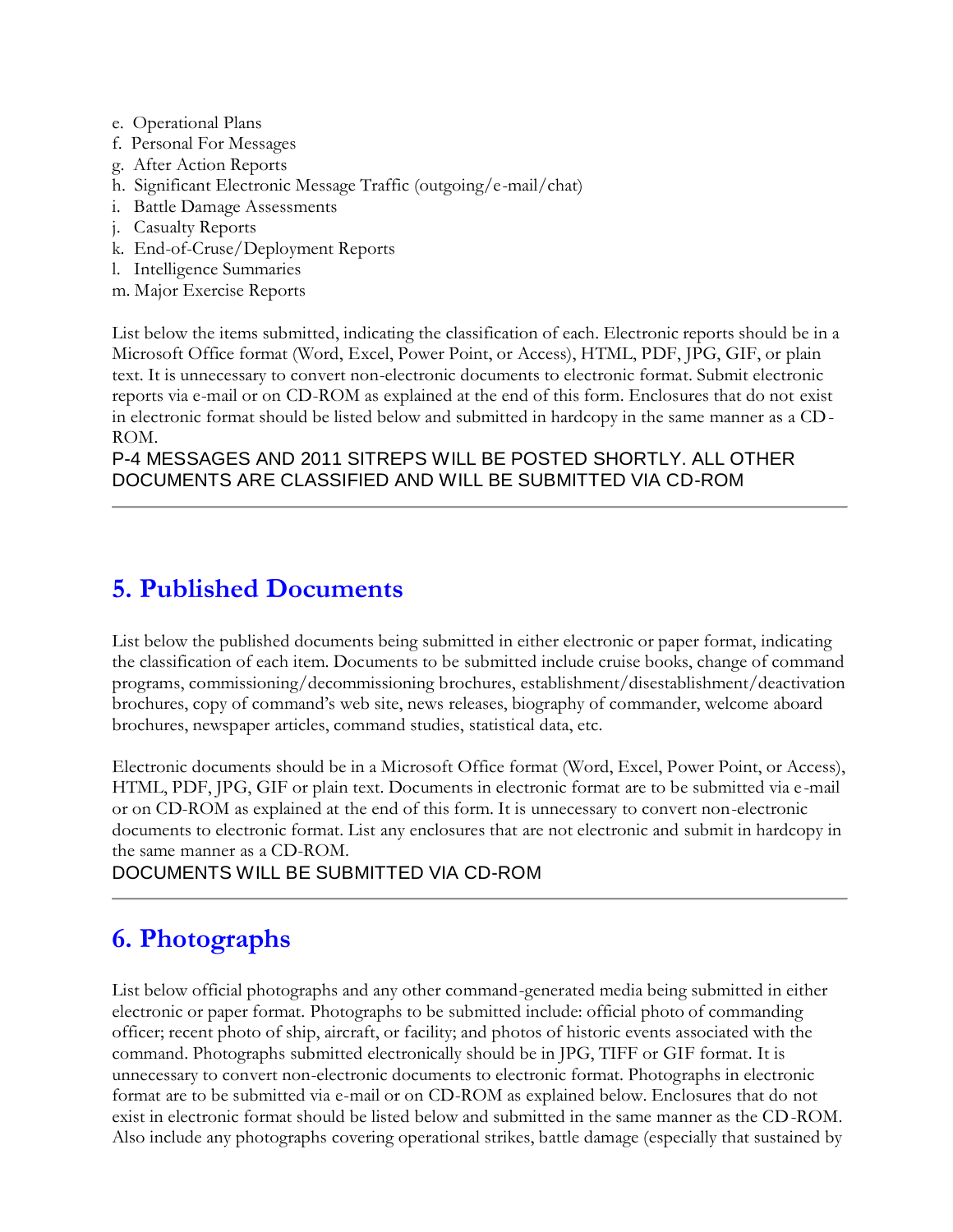own ship, aircraft, facilities or equipment), or other relevant photos relating to combat or deployment operations.

#### **PHOTOS ARE TOO LARGE TO SEND VIA EMAIL AND WILL BE SENT VIA CD-ROM**

#### **Submit this Command Operations Report as follows:**

Via e-mail, to one of the three e-mail addresses:

All air/aviation commands: aviationhistory@navy.mil All ships: shiphistory@navy.mil All other commands: archives@navy.mil

Place any attachments too large for transmission via e-mail on CD-ROM and send by an approved commercial courier, such as FEDEX or UPS. Check CDs for readability before submission to guard against corruption. Forward paper records included as attachments in the same manner. **Do not forward Command Operations Reports via U.S. mail, as all mail addressed to the Naval Historical Center is irradiated and will result in destruction of discs and damage to paper enclosures.** Address all shipments to:

Naval Historical Center (Attn: Ships History/Aviation History/Operational Archives) \* 805 Kidder Breese Street SE Washington Navy Yard, DC 20374-5060

Submit **Confidential and Secret** Command Operations Reports electronically via SIPR-net e-mail to one of the three e-mail addresses:

All air/aviation commands: aviationhistory@nhc.navy.smil.mil All ships: shiphistory@nhc.navy.smil.mil All other commands: archives@nhc.navy.smil.mil

Place any **classified** attachments too large for transmission via e-mail on CD-ROM and send by an approved commercial courier, such as FEDEX or UPS. Check CDs for readability before submission to guard against corruption. Forward classified paper records included as attachments in the same manner. **Do not send attachments to the Command Operations Report via U.S. mail, as all mail addressed to the Naval Historical Center is irradiated and will result in destruction of discs and damage to paper enclosures.** Ensure all items are properly marked and wrapped. Address all shipments to:

Naval Historical Center (Attn: Ships History/Aviation History/Operational Archives) \* 805 Kidder Breese Street SE Washington Navy Yard, DC 20374-5060

Forward Command Operations Report enclosures containing **Top Secret** via courier to: